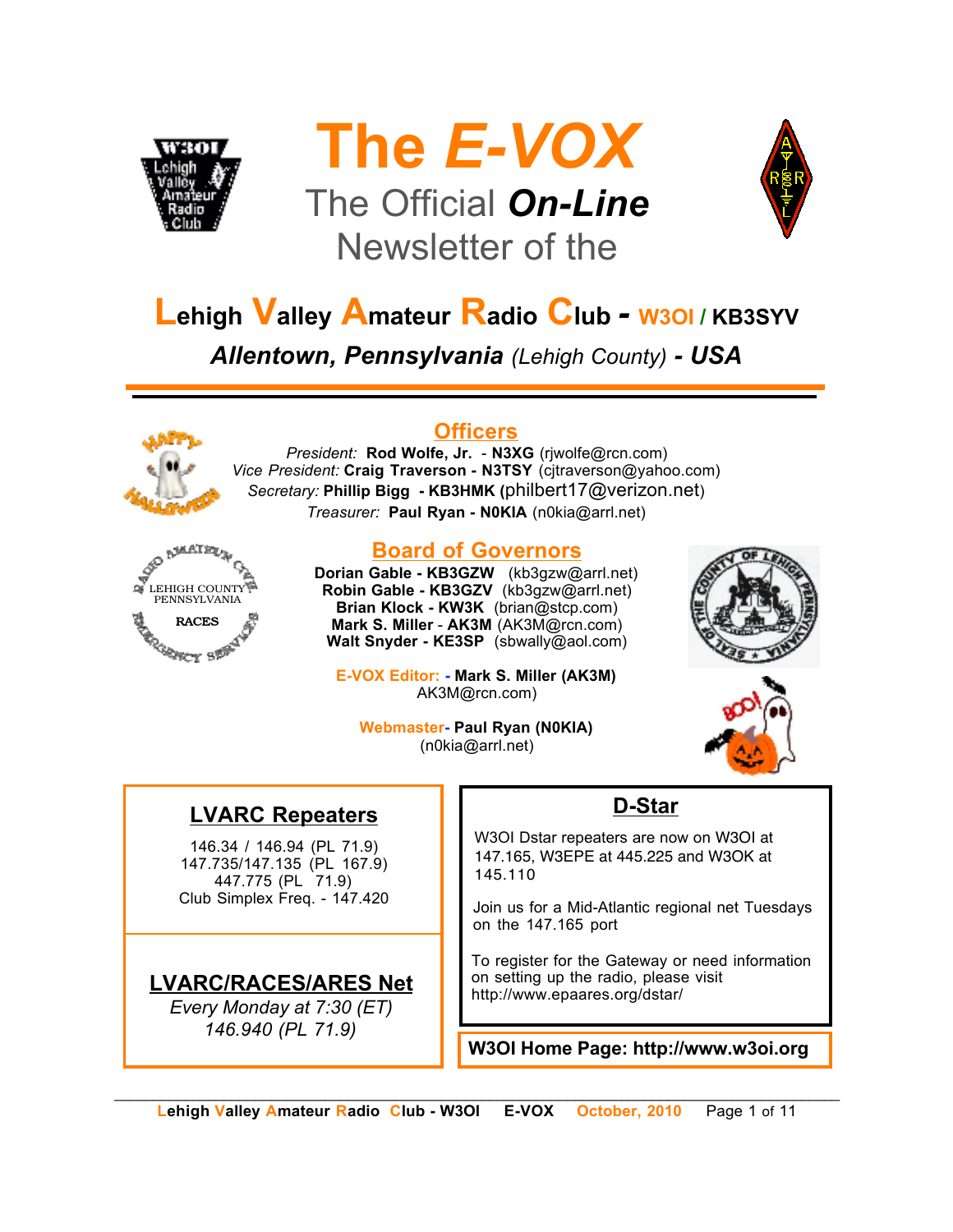# October 2010 Contents



**(AK3M) at AK3M@rcn.com**

**Your submissions can be text and/or graphics.**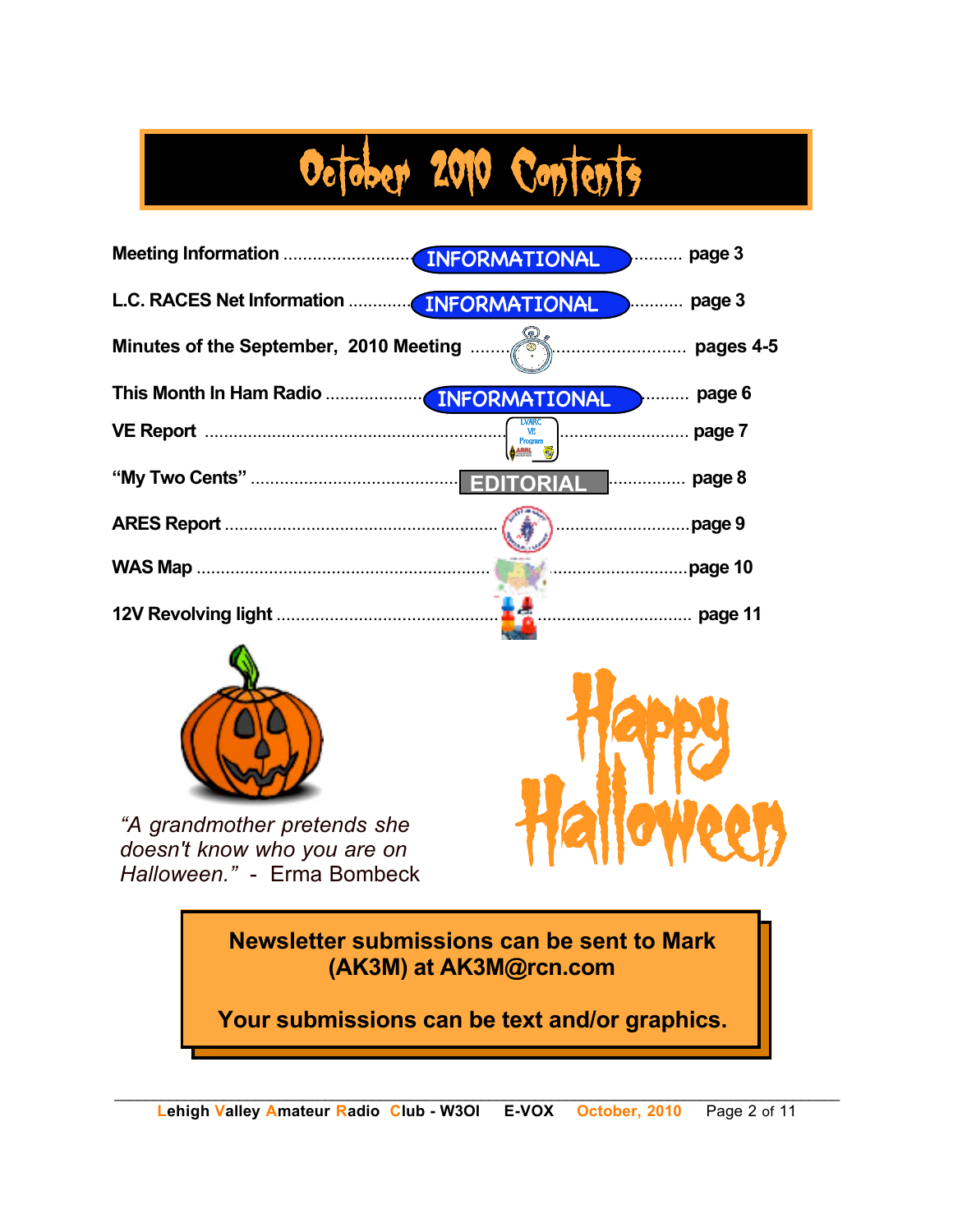

**The October, 2010 LVARC meeting will be held on October 5, 2010 at the Tri-Clover Fire Co. at 7:30 pm.**

# **LVARC / RACES NET**

**Don't forget to check into the Monday Night LC/LVARC/RACES Net on 146.94 (PL 71.9) with an alternate frequency of 147.735/147.135 (PL 167.9) The Net begins at 7:30 pm local time (ET).** 

> *Many* **club announcements will be heard there !**

# **Monday Night RACES/ARES Check-In Summary - 2010**

| <b>Month</b>                    |                               | <b>Number of</b><br>Check-In's |                                        | <b>Number of</b><br><b>Nets</b> |
|---------------------------------|-------------------------------|--------------------------------|----------------------------------------|---------------------------------|
| January                         | <b>IR RAOL</b><br><b>SAAT</b> | 137                            | Lehigh County                          | 4                               |
| <b>February</b><br><b>March</b> |                               | 125<br>146                     | CIVIL EMERGENCY<br><b>Pennsylvania</b> | 4<br>5                          |
| <b>April</b>                    |                               | 121                            |                                        | 4                               |
| <b>May</b>                      |                               | 108                            |                                        | 4                               |
| June                            |                               | 129                            |                                        | 4                               |
| July                            |                               | 94                             |                                        | 3                               |
| <b>August</b>                   |                               | 88                             |                                        | 5                               |

## **REMEMBER:**

**Registration for the monthly test session, must be made NO LATER THAN THE SUNDAY BEFORE THE TEST!** 

> **Contact Mark (AK3M) at AK3M@rcn.com or call 610-865-9183**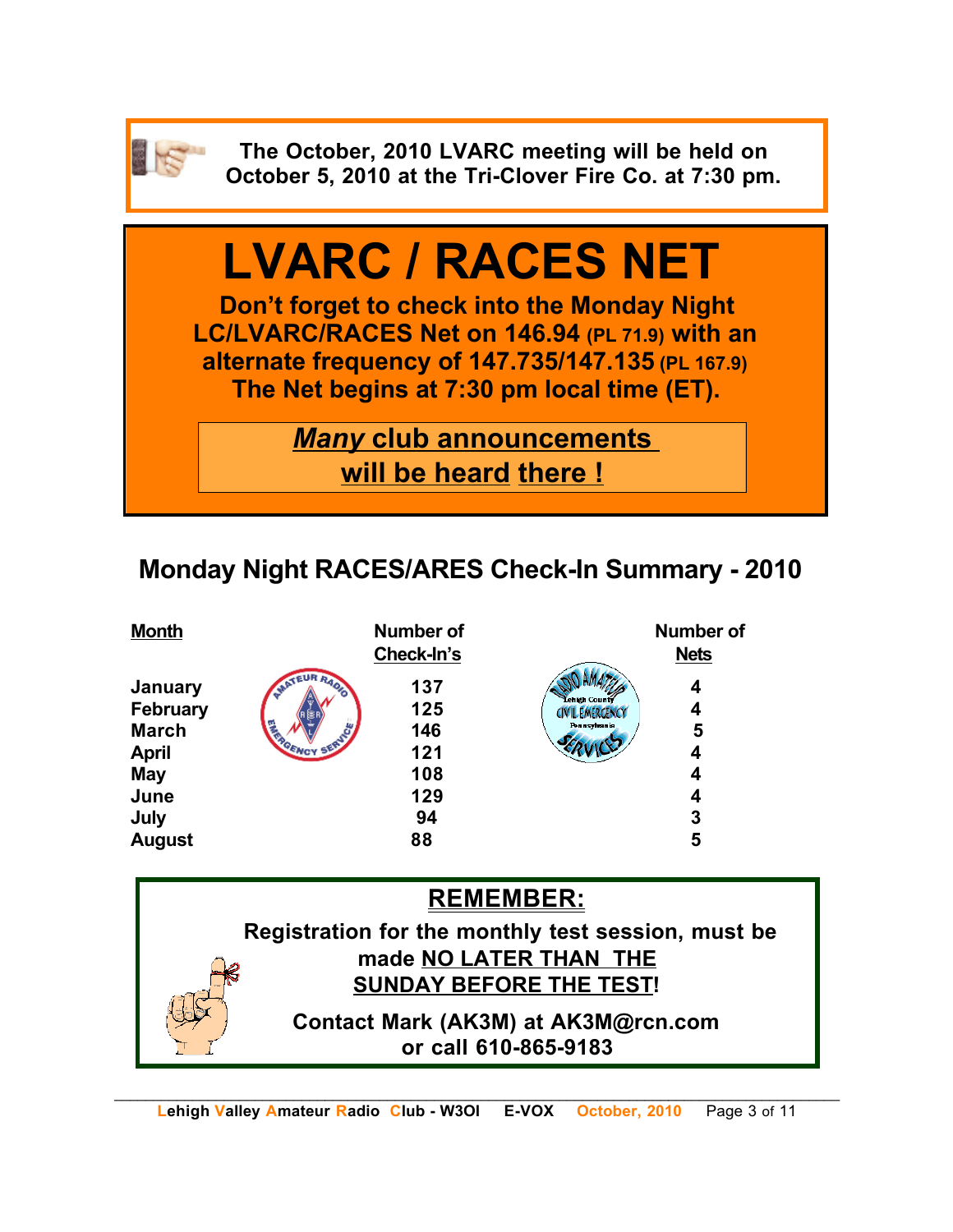## **Minutes of the September, 2010 LVARC Meeting** de - Phil (KB3HMK)

The meeting was called to order by Vice President Traverson at 1930 Hrs, (EST / EDST).

The meeting opened with the Pledge of Allegiance, then a moment of silence was observed for Silent Keys.

There were a total of 23 members in attendance, and the club was joined by 1 guest. The following Board Members were present at the meeting: Craig (N3TSY), Phil (KB3HMK), Paul (N0KIA), Robin (KB3GZV), Walt (KE3SP), Dorian (KB3GZW) and Brian (KW3K).

**Corrections Additions to the minutes**: None noted

Motion by: Dave – W3AMC Second by: Brent – KB3QER Carried (Y/N) Y

**Guests**: Matt Kriebel – KB3UZE

#### **Treasurer's Report** (Paul - N0KIA)

Starting Balance: \$3742.87 Ending Balance: \$3604.05 Approved by: Brian – KW3K Second by: Dave – W3AMC Carried: (Y/N) Y

#### **Committee Reports**:

**Repeater**: Nothing to report

**Program**: Phil reports that tonight's program will be Paul (N0KIA). He will be doing a "What Every Ham Should Know – Kit Building". Rod is working on getting a speaker for next month's program. As always, if you have a program you would like to do or have an idea, please let Phil (KB3HMK) know.

**Volunteer Examiners**: There was one "No Show," at the August 20, 2010 test session. TNX to Walt (KE3SP) and Larry (NR3R) for showing up for this session.

**Old Business**: The following is from the club President read by the club Vice President in his absence: I would like to take the opportunity to thank everyone that attended the club picnic on August 22. Despite the rain, we all had a great day of friendship and fellowship and of course some very great food.

**New Business:** The following is from the club President read by the club Vice President in his absence: We have two very important events that are happening this fall. The first is the VIA / LVH Marathon that starts in Allentown and ends in Easton. This event depends on our ability to provide situational awareness for event coordinators throughout the marathon course. We need volunteers, and for those that usually wait until the last minute, that time is now. Please take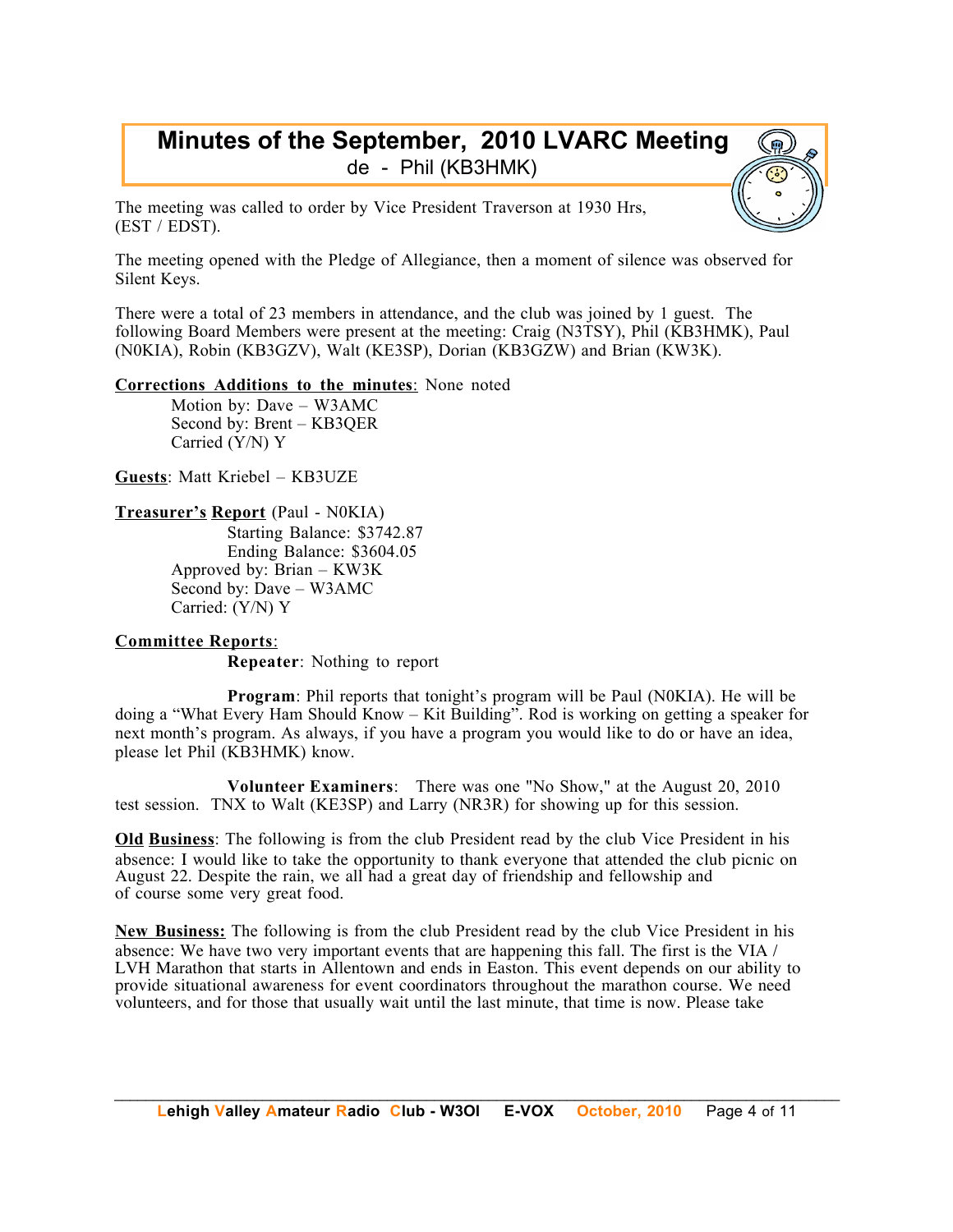a few hours out of your day and help the club help the community for this very valuable event. Even if you can only give one or two hours, you can easily be assigned to the start of the race, and be done in a short time. We accept as much or as little as you're willing to donate. The second event is in October. That is the Woman's 5k for Breast Cancer Research. Please come out and help.

For both of these events, please contact Mark AK3M.

This month we will also represent Ham Radio and Skywarn at the 3rd Lehigh County Emergency Preparedness Day. Brian KW3K and Dorian KB3GZW are coordinating our presence and activities for that event. If you just want to come out and see where your tax dollars go, there will be tons of emergency equipment on display, and you will certainly be surprised at the capabilities that our Emergency Responders have available.

Please keep all the dates in mind, volunteer your time, and represent the Amateur Radio Community.

Also, for those of you that are not aware, there is an EPA District 2 net that occurs on every Wednesday night at 1930 hours local time. That net is on a linked system that includes 147.18 in Reading, 147.255 in Carbon County, 449.375 at Blue Mnt Ski Area, and 443.350 in Allentown. This net encompasses the six counties of Eastern PA District 2 ARES. They are Berks, Carbon, Lehigh, Northampton, Monroe, and Schuylkill. Check in's are taken by county, so please tune in and check in.

Brian (KW3K) said there will be a Skywarn class scheduled for October 23 from 9 a.m. to 3 p.m.. It will be held at LVH – Muhlenburg. The morning will be the basic course and the afternoon will be the advanced. If you haven't had training in the past 3 years, it's a good idea to do the training. More info to follow.

**Good of Order:** Brent has old magazines and booklets. Please feel free take some. Paul has Microsoft boxes that can be used for storage. Please feel free to take some.

The LVARC Monthly Business Meeting Closed at 1946 hrs, EST. Motion by: Gary – W3GRD Second by: Craig – KB3SBI In favor: Y

Respectfully Submitted de KB3HMK, Secretary.

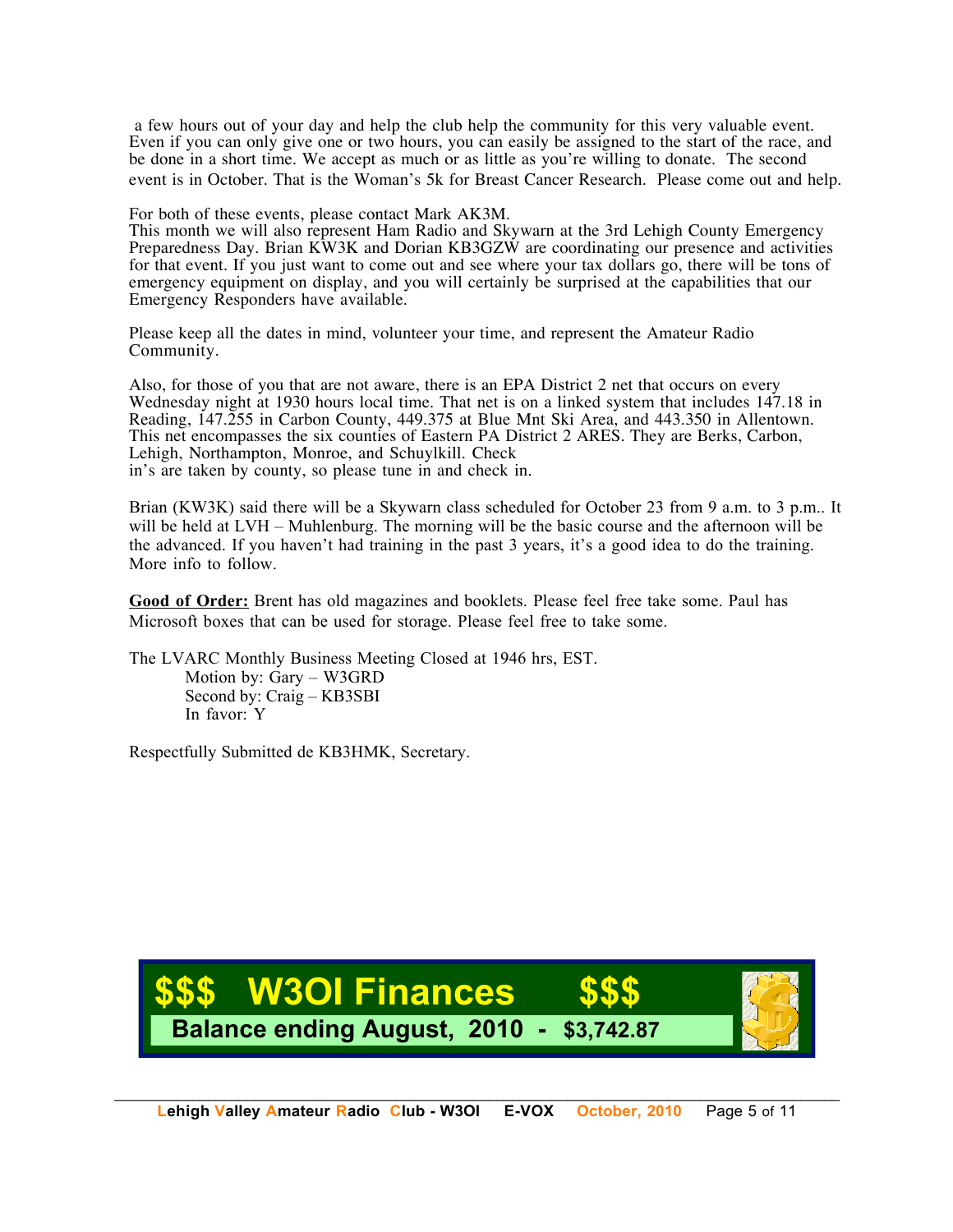# This Month In Ham Radio

| Sunday                                                          | Monday                                                  | Tuesday                                                     | Wednesday                                                     | Thursday | Friday                                                         | Saturday                                                   |  |  |  |
|-----------------------------------------------------------------|---------------------------------------------------------|-------------------------------------------------------------|---------------------------------------------------------------|----------|----------------------------------------------------------------|------------------------------------------------------------|--|--|--|
|                                                                 |                                                         |                                                             |                                                               |          | 1                                                              | 2                                                          |  |  |  |
|                                                                 | <b>ARES</b><br><b>RACES</b><br><b>Net</b><br>7:30       | <b>LVARC</b><br><b>Meeting</b><br><b>Tri-Clover</b><br>7:30 | 6<br>Dist. 2<br><b>RACES</b><br>Net - 7:30<br>147.255         |          | 8                                                              | ŷ                                                          |  |  |  |
| 10<br><b>Deadline</b><br>to<br>schedule<br>test                 | 11<br><b>ARES</b><br><b>RACES</b><br><b>Net</b><br>7:30 | 12                                                          | 13<br>Dist. 2<br><b>RACES</b><br><b>Net - 7:30</b><br>147.255 | 14       | 15<br><b>LVARC</b><br><b>Test</b><br><b>Session</b><br>7:00 pm | 16<br><b>Service Tells</b><br>Women's<br><b>5K Classic</b> |  |  |  |
| 17                                                              | 18<br><b>ARES</b><br><b>RACES</b><br><b>Net</b><br>7:30 | 19                                                          | 20<br>Dist. 2<br><b>RACES</b><br><b>Net - 7:30</b><br>147.255 | 21       | 22                                                             | 23                                                         |  |  |  |
| 24                                                              | 25<br><b>ARES</b><br><b>RACES</b><br><b>Net</b><br>7:30 | 26                                                          | 27<br>Dist. 2<br><b>RACES</b><br><b>Net - 7:30</b><br>147.255 | 28       | 29                                                             | 30                                                         |  |  |  |
| 31<br><b>Lalleween</b><br>20                                    |                                                         |                                                             |                                                               |          |                                                                |                                                            |  |  |  |
| LVARC Meeting - Tuesday October 5 - 7:30 - Tri-Clover Fire Co.  |                                                         |                                                             |                                                               |          |                                                                |                                                            |  |  |  |
| Test Session - Friday October 15 - 7:00 pm - Red Cross Building |                                                         |                                                             |                                                               |          |                                                                |                                                            |  |  |  |

**Lehigh Valley Amateur Radio Club - W3OI E-VOX October, 2010** Page 6 of 11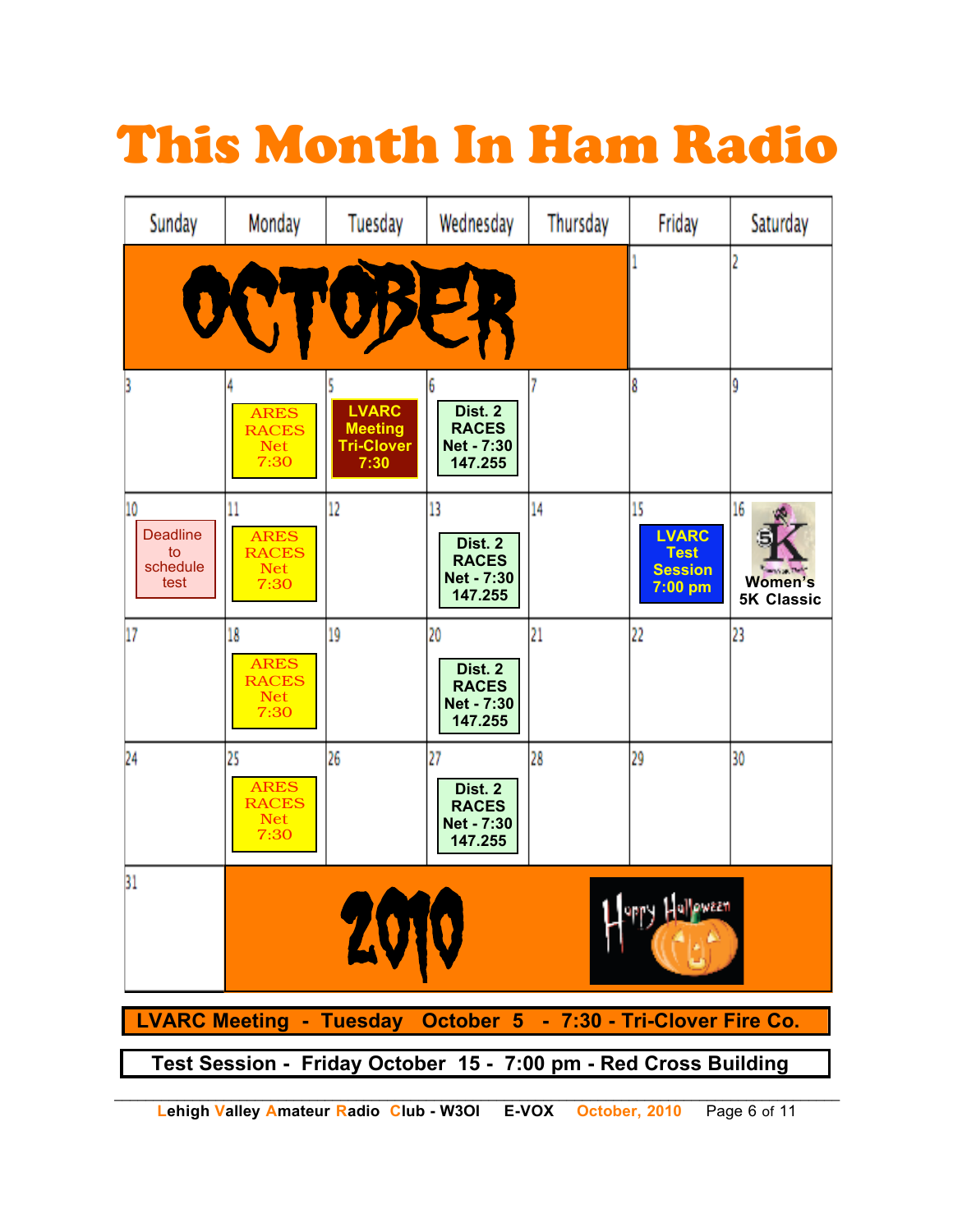# LVARC Activities/Events **Mark your Calendar PRINT, CLIP and POST**



 **Monday October 4 --- LC RACES/ARES Net - 7:30 pm (146.94) Tuesday October 5 --- LVARC Meeting (7:30 - Tri Clover FC) Sunday October 10- Deadline to schedule for license exam Monday October 11 --- LC RACES/ARES Net - 7:30 pm (146.94) Friday October 15 --- LVARC Test Session (Registration required) Saturday October 16 --- Women's 5K C Monday October 18 --- LC RACES/ ARES Net - 7:30 pm (146.94) Monday October 25 --- LC RACES/ ARES Net - 7:30 pm (146.94)**

**There may be additions and deletions to the above dates. Listen to the Monday Night Net, the newsletter and announcements at meetings for changes.**



Have an article, diagram or an opinion you would like to share with the LVARC members in this newsletter? Send it to Mark (AK3M). You can submit VOX material in any form. Send it via email (AK3M@rcn.com) or US mail (5508 Hale Ave - Bethlehem, PA 18017). You can send pictures, diagrams or text. **The newsletter needs YOUR material to continue!**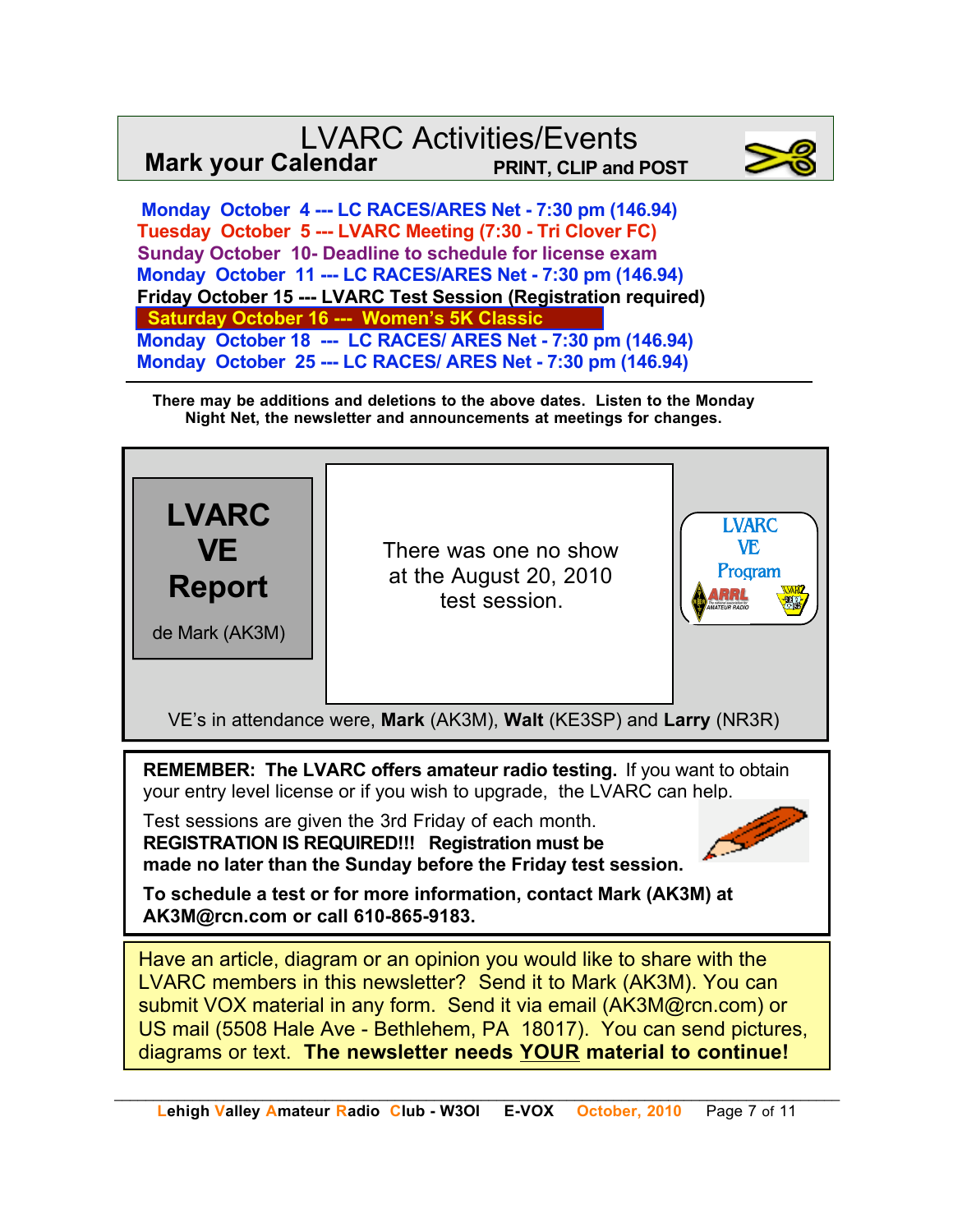# **"My Two Cents" ...** de Mark (AK3M)



Once again, *for the second year*, I had to tell Lisa at the Lehigh Valley Hospital that we could not fulfill all the positions she requested for the September 12, 2010 Marathon. This event benefits VIA of the Lehigh Valley. As of this writing, I have only 13 volunteers who are willing to provide communications support for this event. It is difficult to believe that we have 92 LVARC members and I can only get 8 volunteers! That's right, earlier, I said that we had 13 volunteers but only 8 are LVARC members. We have two volunteers from the DLARC and one from Bucks County who are willing to help. One listed his willingness on the LVH site and I was put in touch with him. He is from Montgomery county. Ryan (KB3MPX), also not a W3OI member, is always willing to help and he too, comes from out of our county. Only 8 members out of 90 or more ? How can this continue to happen?

Just because you host or participate in the Monday Night Net, does NOT mean that you are prepared or even interested in ARES communication. It simply means that you remember to checkin. Why **DO** we have an ARES net? The real meaning of ARES is to provide communications when needed. Well, I need operators and after months of soliciting and articles in the newsletter, I came up with 8 and I am one of those 8! We get an average of 30-35 checkins on a net night. I am only asking for 15 operators for this marathon. If half of the Monday checkins would volunteer, we would meet our commitment.

I again ask you to tell me what I can do to secure more members for an ARES event? **Should the LVARC abandon all of the ARES events WE have solicited at member's agreement? By the lack of response, I must assume this is the case. Please prove me wrong!** Having to tell the event coordinator that we cannot meet their request (for the second year) is a terribly embarrassing chore and I am the one who must do that, and frankly, I do not like it. Although that job falls on me, it DOES reflect on the club and its members. I am not yet leaving the ARES Coordinator position but if anyone cares to take over, I welcome it.

If this editorial moves you to help with communications support for the marathon and Women's 5K Classic in October, please contact me (Mark - AK3M) at AK3M@rcn.com.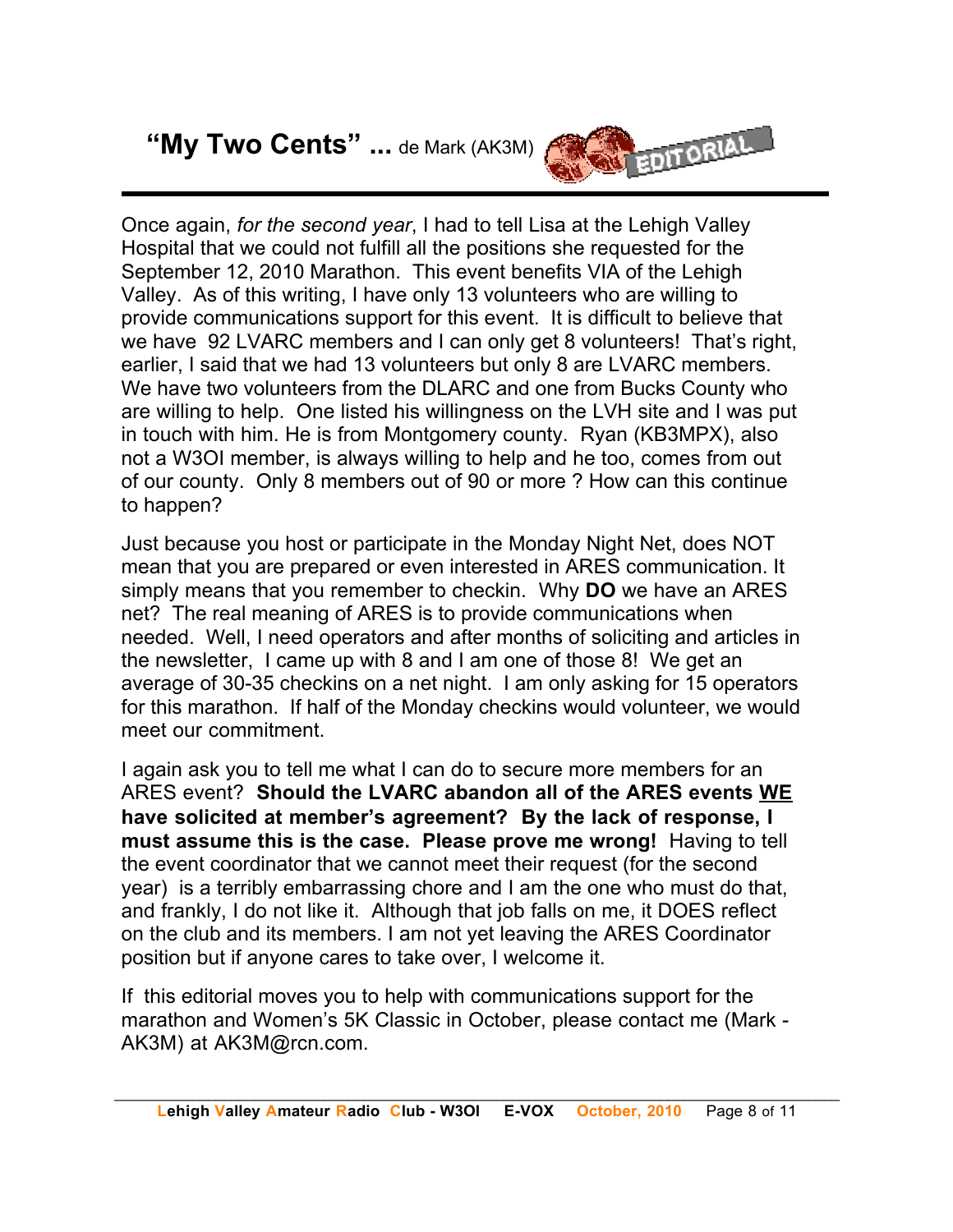# LVARC 2010 ARES Activities

**\_\_\_\_\_\_\_\_\_\_\_\_\_\_\_\_\_\_\_\_\_\_\_\_\_\_\_\_\_\_\_\_\_\_\_\_\_\_\_\_\_\_\_\_\_\_\_\_\_\_\_\_\_\_\_\_\_\_\_\_\_\_\_**

**(Specific dates to be announced when available)**



**October 16** *Women's 5K Classic*



### **Ike Kerschner!s (N3IK) Macaroni Salad Recipe!**

16 oz. box of macaroni cooked. 3 hard boiled eggs 1 cup of mayonnaise 1 cup sugar 1/2 cup of cider vinegar

3 table spoons yellow mustard

13 oz can of evaporated milk

**READER SUBMISSION** 



**READER SUBMISSION** 

Cook macaroni, mash hard boiled eggs. Mix rest of ingredients and pour over macaroni/eggs and toss well.

# **A Nice WAS map**

(de Larry - NR3R) - See **p. 10**

The Harbor Freight, Chicago Electric 45 watt solar panel kit, number 90599 is on sale for \$149.99

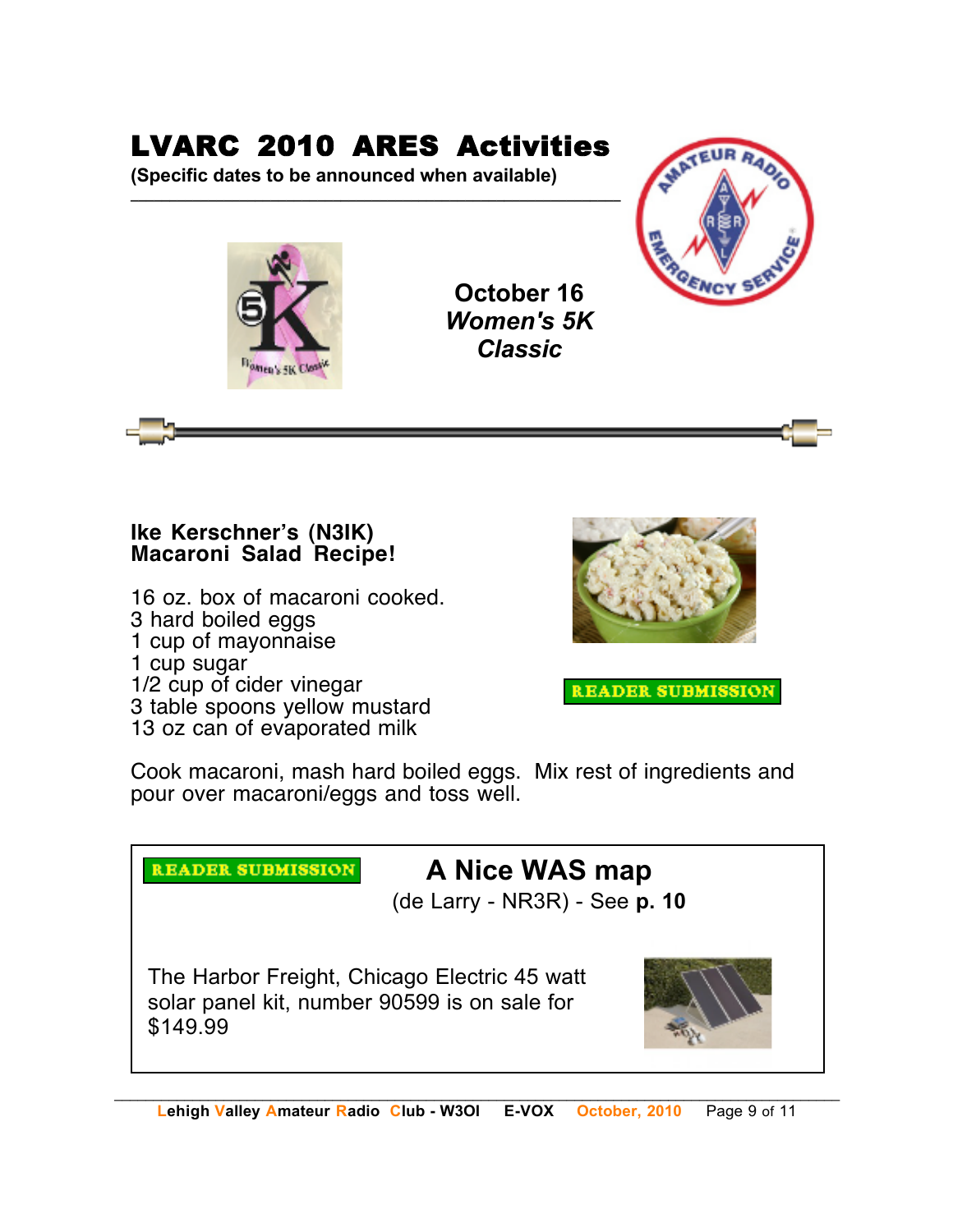